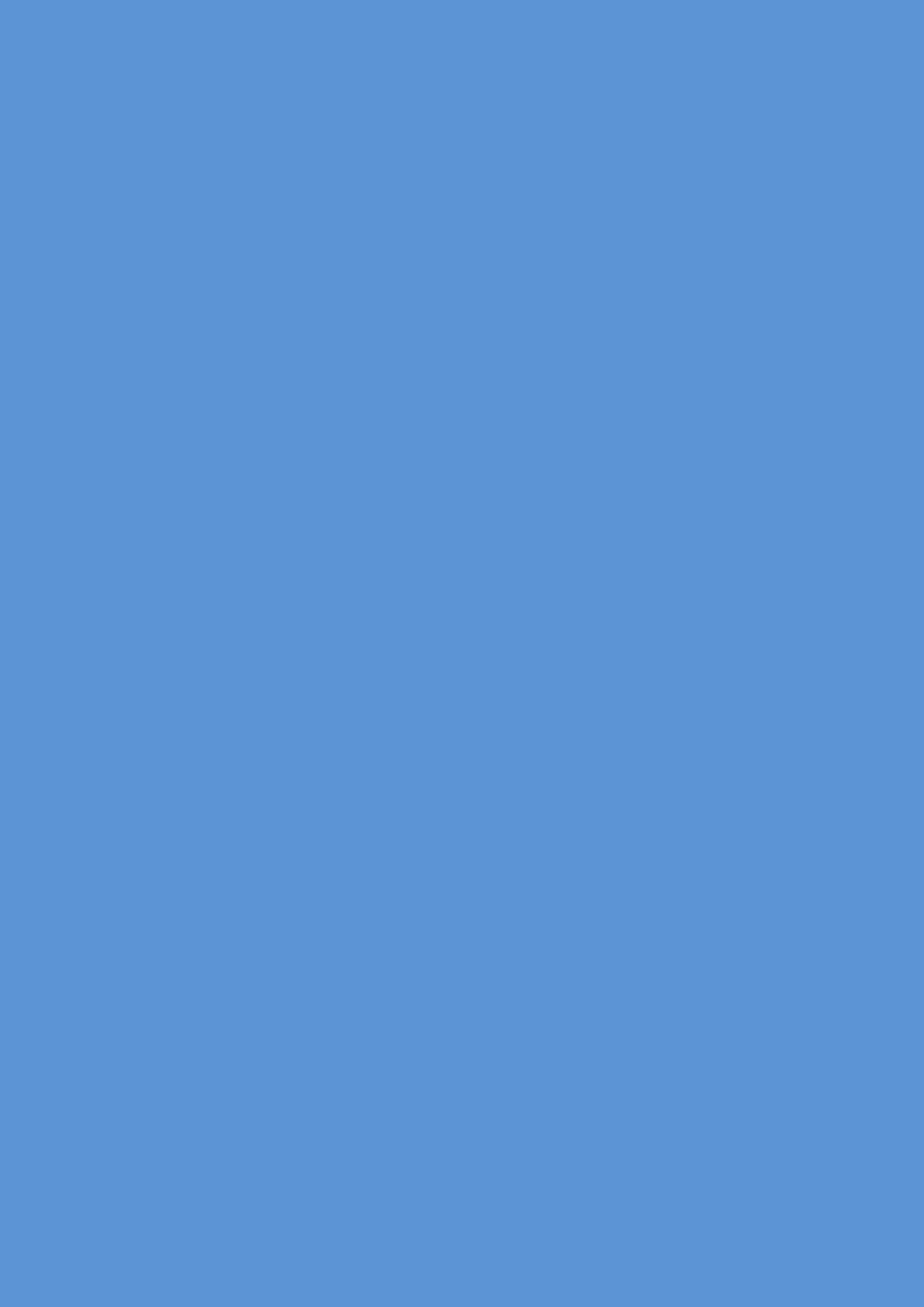### **Contents**

- **Chair's message 2**
- **Introduction 3**
- **Scaffolding of the Hearings System 4**
- **Avoiding the need for compulsory measures of supervision 5**
- **Children and their hearings 6**
- **Meeting the needs of children after a hearing takes place 7**
- **Relationship between the Children's Hearings System and the Criminal Justice System 8**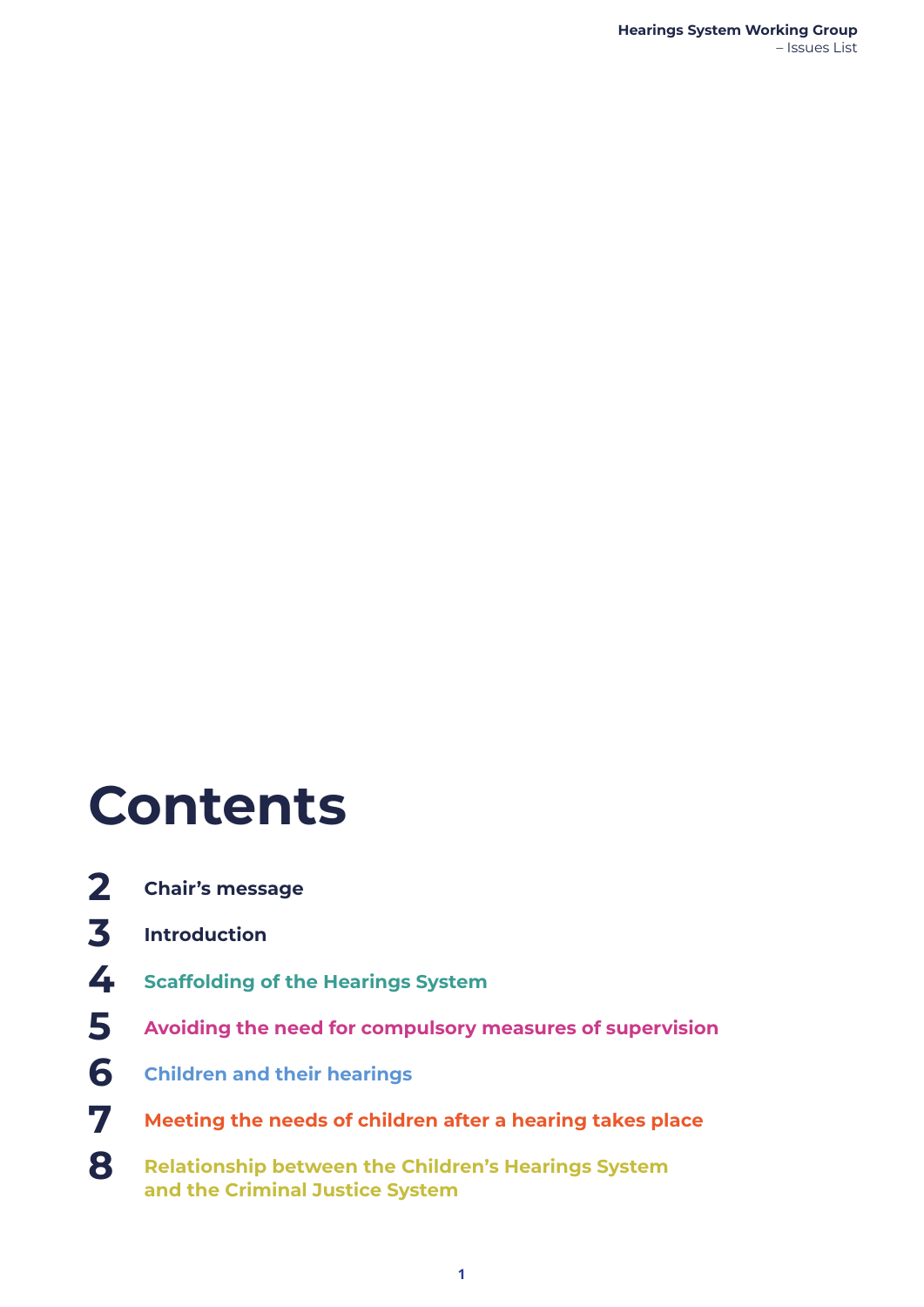### **Note from Sheriff David Mackie, Hearings System Working Group Chair**

The Hearings System Working Group is a partnership between Children's Hearings Scotland (CHS), the Scottish Children's Reporter Administration (SCRA) and The Promise Scotland with the Scottish Government playing a critical role. As part of Plan 21–24 for the implementation of the promise, this Group has been charged with producing clear, collective proposals that redesign the Children's Hearings System and define the legislative changes required.

Building upon the improvement work already undertaken by the partners, the Working Group has taken its first steps on the journey towards fulfilling its aims. I am pleased to present the Working Group's Issues List that represents the scope of its work and that will guide the Group towards achieving its aims of delivering transformative change for the benefit of the children and young people whose voice has informed the work of the Independent Care Review and will continue to inform this Group's work.

**Sheriff David N Mackie** Chair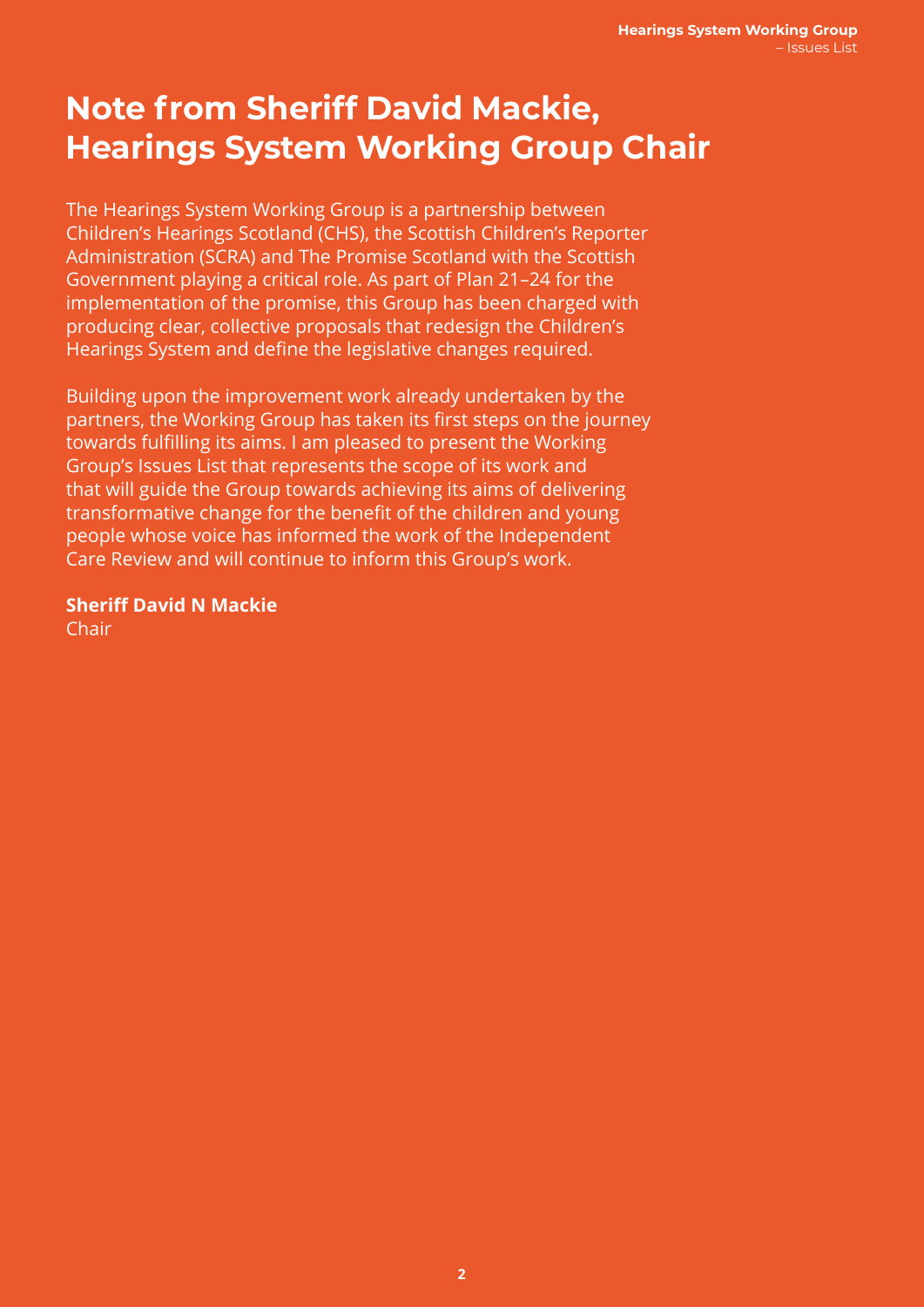#### **Hearings System Working Group**  – Issues List

### **Introduction**

This document outlines the scope of issues that the Hearings System Working Group ("HSWG") will seek to engage with over the course of its work. These are the questions that will guide us.

This framework is created with human rights at its heart. The rights of children and their families will permeate everything this Group does and the conclusions that it reaches will be grounded in human rights standards.

The HSWG is mindful of the pre-existing rights of children and families that exist in the Human Rights Act **Article 8** about the need for governments to protect the right to a private and family life. The Children's Hearings System is a tribunal and as such **Article 6** rights to a fair hearing, advocacy and reasoned decisions within a reasonable time are engaged.

More specifically, whilst the situation with incorporation of the UNCRC remains unclear following the Supreme Court decision, the HSWG will seek to ensure that any legislative change that arises following this redesign upholds children's rights under the convention.

Whilst all children's rights are indivisible and connected, the HSWG is especially mindful of:

- **• Article 3** The best interests of the child must be a top priority in all decisions and actions that affect children.
- **• Article 12** Every child has the right to express their views, feelings and wishes in all matters affecting them, and to have their views considered and taken seriously. This right applies at all times, for example during immigration proceedings, housing decisions or in the child's day-to-day home life.
- **• Article 18** That both parents share responsibility for bringing up their child and should always consider what is best for the child and that Governments must support parents by creating support services for children and giving parents the help they need to raise their children.
- **• Article 19** Children must be protected from all forms of violence, neglect, abuse and bad treatment.
- **• Article 20** If a child cannot be looked after by their immediate family, the government must give them special protection and assistance. This includes making sure the child is provided with alternative care that is continuous and respects the child's culture, language and religion.
- **• Article 21** Governments must oversee the process of adoption to make sure it is safe, lawful and that it prioritises children's best interests. Children should only be adopted outside of their country if they cannot be placed with a family in their own country.
- **• Article 25** If a child has been placed away from home for the purpose of care or protection they have the right to a regular review of their treatment, the way they are cared for and their wider circumstances.
- **• Article 37** Children must not suffer cruel or degrading treatment or punishment. Children should be arrested, detained or imprisoned only as a last resort and for the shortest time possible. They must be treated with respect and care, and be able to keep in contact with their family. Children must not be put in prison with adults.
- **• Article 39** Children who have experienced neglect, abuse, exploitation, torture or who are victims of war must receive special support to help them recover their health, dignity, self-respect and social life.
- **• Article 40** A child accused or guilty of breaking the law must be treated with dignity and respect. They have the right to legal assistance and a fair trial that takes account of their age.

It is important to note that whilst this document will provide a framework for the work of 2022 it represents the deliberations of the Hearings System Working Group so far which, in accordance with its values of openness, accessibility and transparency, it is happy to share. It may undergo change as the work and engagement with stakeholders progresses if subjects not considered here arise or if the Group feels that different priorities prevail to those already included.

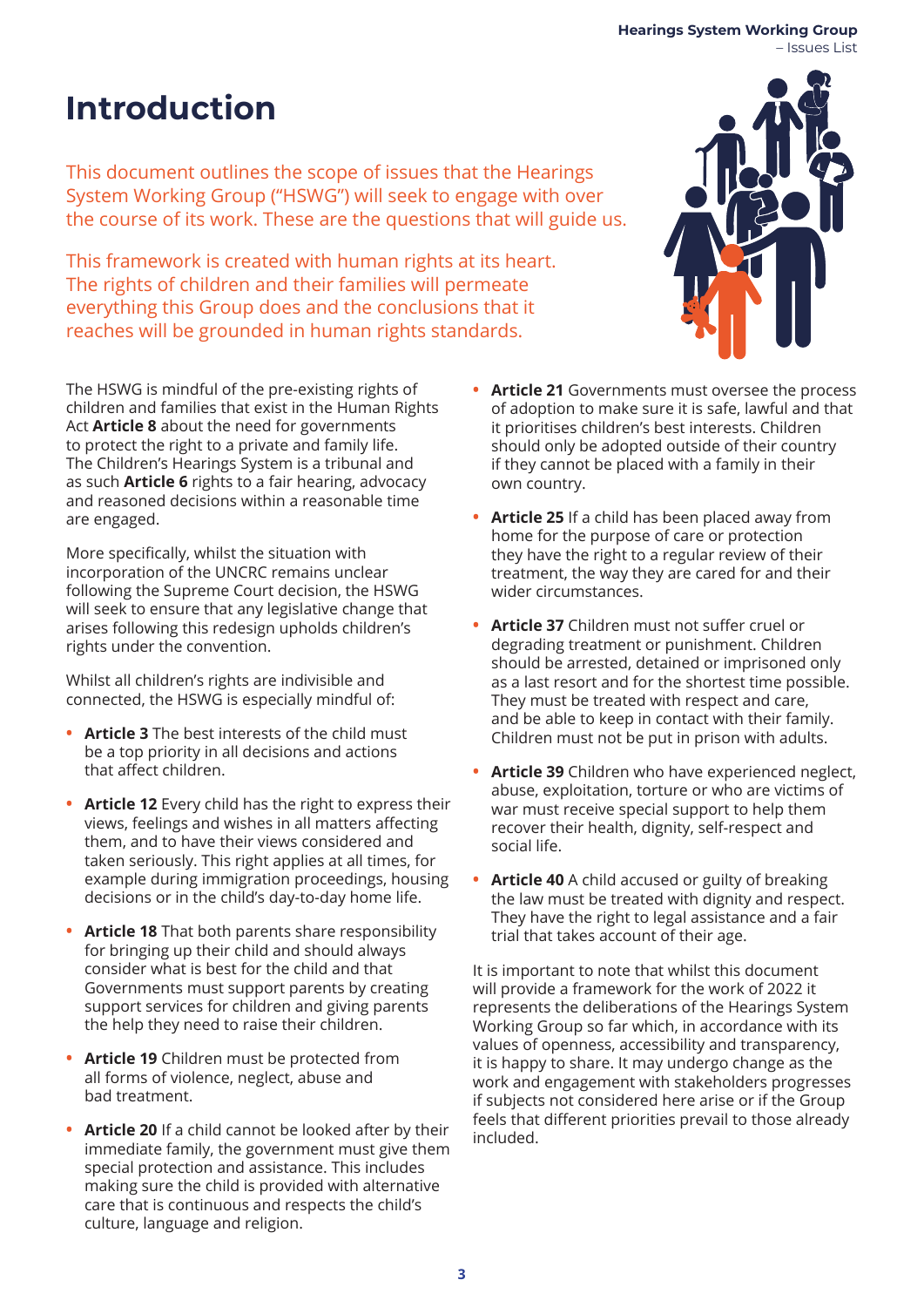**Hearings System Working Group** 

 $\mathbf{r}$ 

– Issues List

# **Scaffolding of the Hearings System**

This category covers the principles on which the Children's Hearings System is founded including the ongoing relevance of The Kilbrandon Report, duties regarding children's rights and general principles governing the approach of the Children's Hearings System. This will include the extent, consistency and approach of its decision-making powers in relation to children and families, structural matters such as governance, links with courts and tribunals, how organisations should operate within the system, professional standards and wider legislative considerations.

| Who is the<br>hearing about?                                    | Who should be subject to the decision of the Panel?<br>Should an order attach to a child and/or family and/or carer?                                                                                                                                                                                                                                                                                                                                                                                                                       |
|-----------------------------------------------------------------|--------------------------------------------------------------------------------------------------------------------------------------------------------------------------------------------------------------------------------------------------------------------------------------------------------------------------------------------------------------------------------------------------------------------------------------------------------------------------------------------------------------------------------------------|
| <b>Structure of</b><br>the Children's<br><b>Hearings System</b> | What does Scotland understand by the principles of the Kilbrandon<br>approach today?<br>What is the best structure and governance for the Children's Hearings System?<br>How should the lives of children and families be considered holistically<br>with other tribunals (Additional Support for Learning, Criminal Courts etc)?<br>What should the legislative and operational relationship with the Sheriff<br>Court be?<br>How should consistency and appropriateness of language across the Children's<br>Hearings System be ensured? |
| <b>Enforcement</b>                                              | To whom should compulsion be applied?<br>How should public authorities with responsibility to support children and<br>young people's rights be held accountable for implementation of orders?                                                                                                                                                                                                                                                                                                                                              |
| <b>Accountability</b>                                           | How should it be ensured that professional standards are upheld in the hearings<br>across professions?                                                                                                                                                                                                                                                                                                                                                                                                                                     |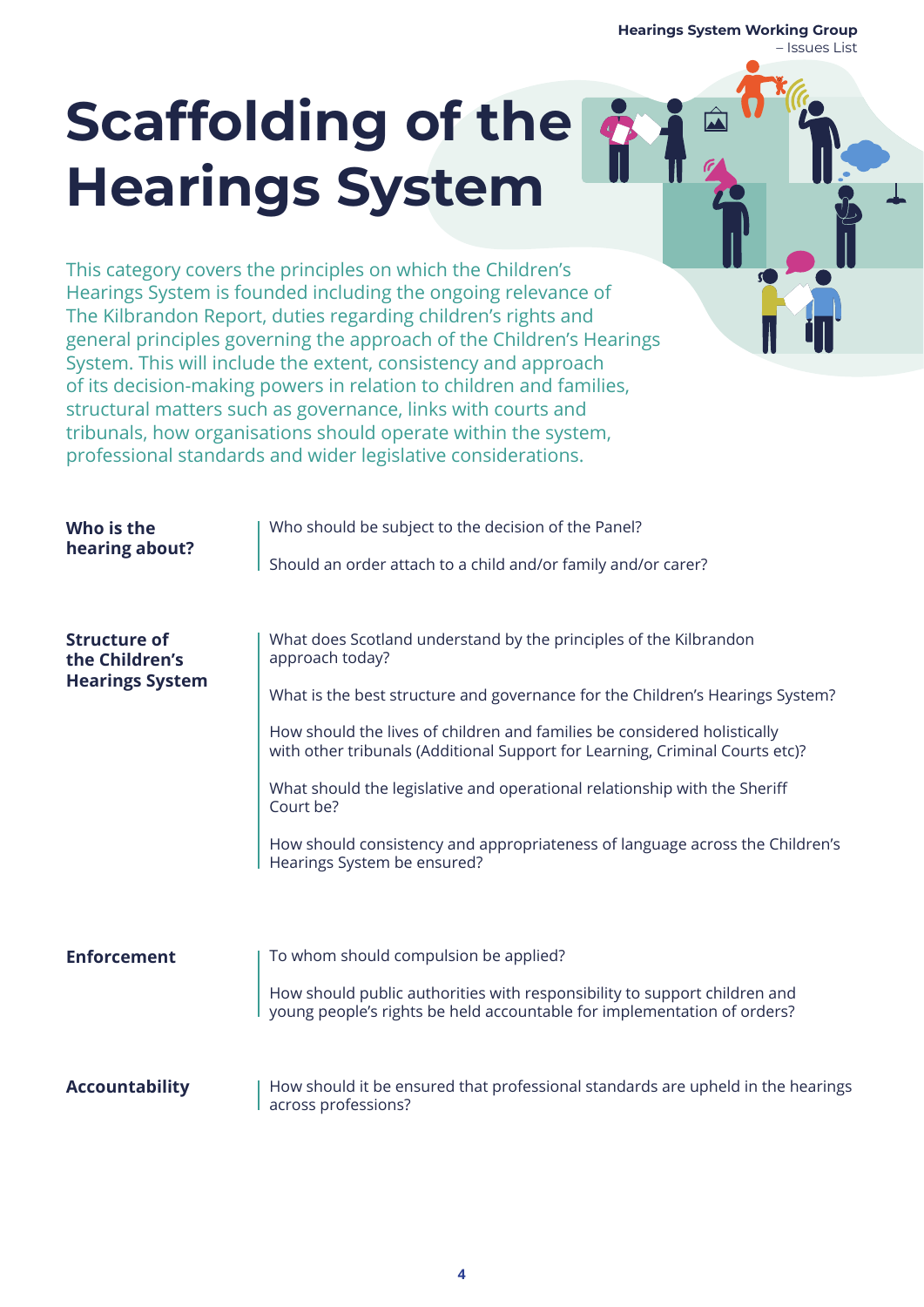## **Avoiding the need for compulsory measures of supervision**

This category covers all considerations on the experience of children and young people and approach of professionals from early intervention that would avoid unnecessary referrals to the reporter, through to making a referral to the reporter and right up to the point the reporter makes a decision to refer a child to a hearing. Specifically included in this category is decisions of the reporter to make a voluntary disposal. Not included in this category is anything connected to a hearing itself including notifications, participation options, preparation for attendance etc.

#### **Referral**

What needs to happen for the Children's Hearings System to specialise and reduce the number of children requiring measures of compulsory supervision.

What should the role of the Reporter be at referral and pre-referral stage?

Should family group decision making be offered and, if so, when?

What are the appropriate referral routes to a hearing and what threshold should be applied?

How should 16/17-year-olds be referred to the Reporter?

Should there be a role for a restorative justice process in relation to 16/17-year-olds and if so, how should it be engaged?

What, if any, authority should the Children's Hearings System have to ensure children are placed with people who will look after them for a lifetime if they are unable to return home?

How should the Children's Hearings System ensure that these arrangements are in place at the point of referral for children who have been unable to remain at home, or for whom there is a planned move from home?

#### **Decision**

Should the discretion of the Reporter to take measures to avoid a referral to a children's hearing by making other arrangements for voluntary engagement, currently s. 68(5) of the 2011 Act, be enhanced and expanded?

What should be the status as to implementation of such decisions?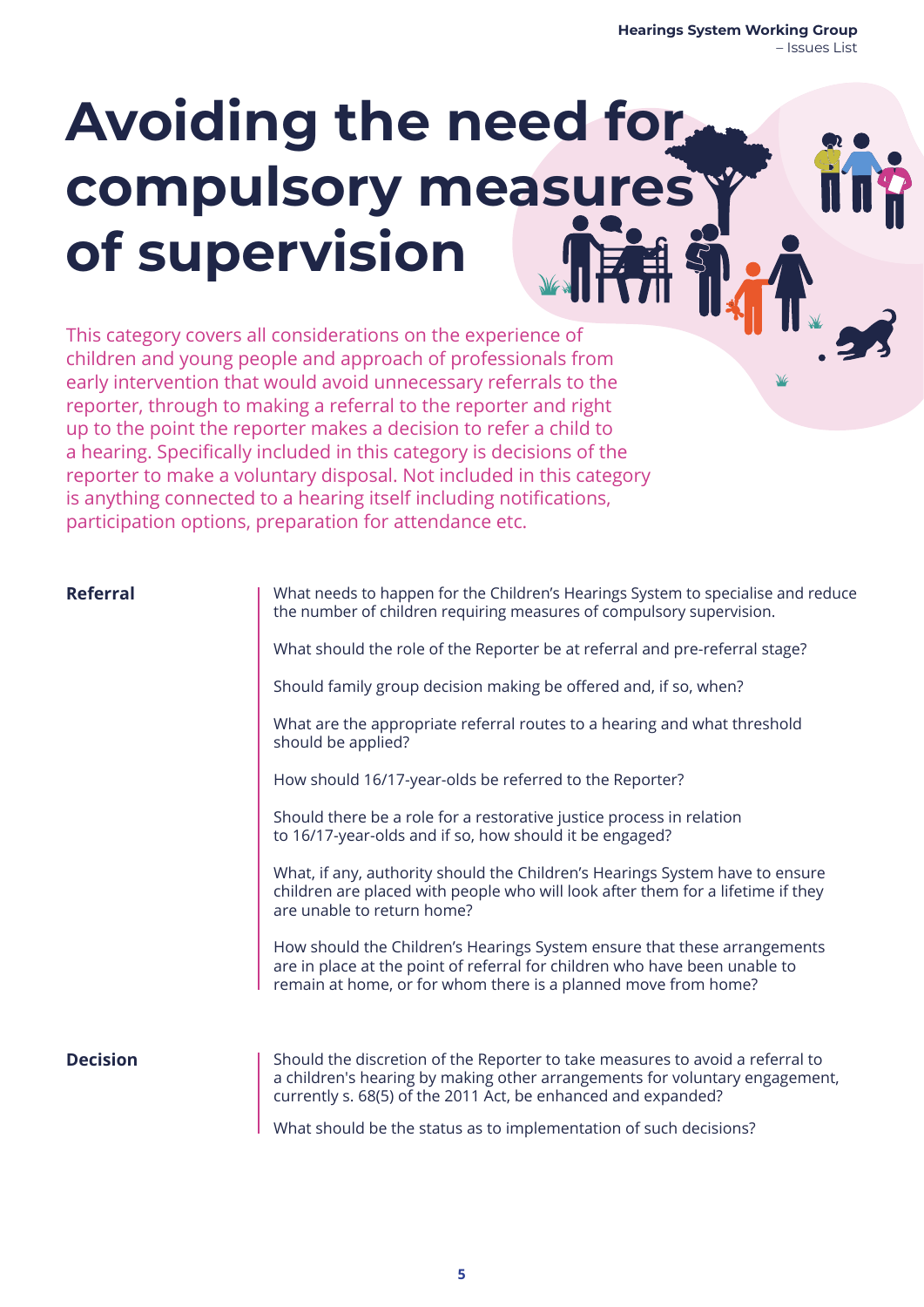**HEARING** 

## **Children and their hearings**

This category includes all considerations relevant to hearings from the point the reporter decides that a hearing is necessary to the point that a hearing makes an order or discharges a referral.

| Who is the      | How should grounds of referral be framed?                                                                                                                                            |
|-----------------|--------------------------------------------------------------------------------------------------------------------------------------------------------------------------------------|
| hearing about?  | What should the process be for establishing grounds for referral?                                                                                                                    |
| <b>Hearing</b>  | How should children's views be heard?                                                                                                                                                |
|                 | How should they be supported to participate and tell their story once or as few                                                                                                      |
|                 | times as they wish to if that is what they want?                                                                                                                                     |
|                 | How should families' views be heard? How should they be supported to take part<br>in the hearing?                                                                                    |
|                 | How should the Chapter 6 conclusions of the Independent Care Review,<br>as detailed in the promise, regarding the provision of advocacy and legal<br>representation, be implemented? |
|                 | Should children have an obligation to attend their hearing? Could there<br>be different ways to participate?                                                                         |
|                 | How should children be prepared for the hearing? What are the roles<br>and responsibilities to support this and where do they lie?                                                   |
|                 | How should families be prepared for the hearing? What are the roles<br>and responsibilities to support this and where do they lie?                                                   |
|                 | What should be the role of Social Workers and other professionals,<br>such as legal representatives or advocacy workers, at the hearing?                                             |
|                 | What should be the role of Safeguarders at the hearing?                                                                                                                              |
|                 | What should the format of a hearing be? How should it be organised to ensure<br>children and young people have a choice?                                                             |
|                 | To what extent should the participation of parties be enhanced through enabling<br>digital tools and technology?                                                                     |
|                 | How should meetings be minimised? Could one meeting attend to a number<br>of issues?                                                                                                 |
|                 | Or, could and should a hearing be extended over more than one calling in order<br>to accommodate the needs of the child?                                                             |
|                 | What should be the role of the Reporter throughout and after the process?                                                                                                            |
| <b>Decision</b> | How should the Children's Hearings System ensure consistency of decision<br>making with appropriate review? What is the best decision-making model?                                  |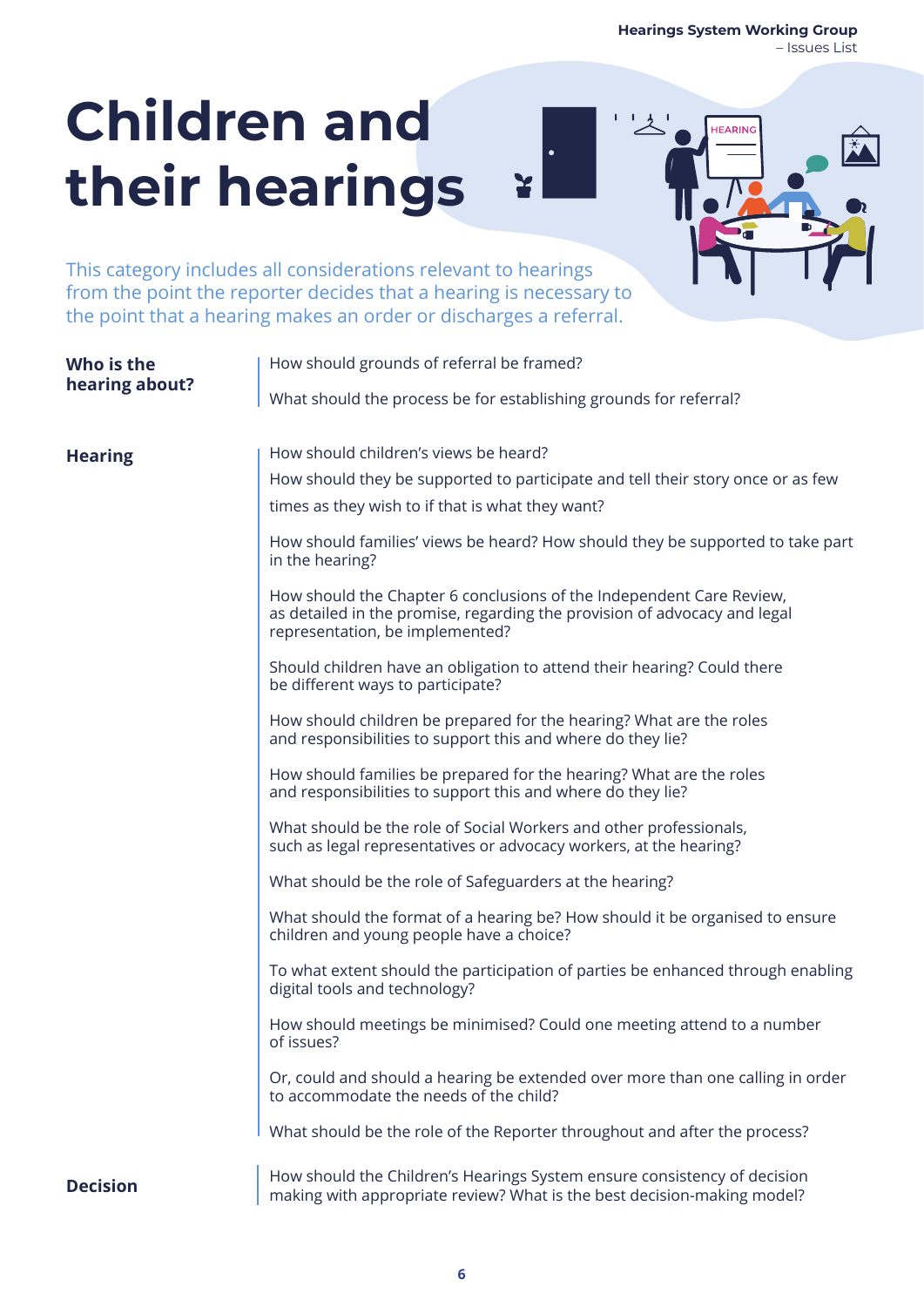### **Meeting the needs of children after a hearing takes place**

This category includes everything that happens after a hearing makes an order including duties, implementation, enforcement, rights, feedback, reviews, appeals, and continuous improvement.

| <b>Enforcement</b>    | How should the Children's Hearings System ensure decisions are enforced and<br>support is achieved across multiple organisations - Local Authority, Health etc? |
|-----------------------|-----------------------------------------------------------------------------------------------------------------------------------------------------------------|
|                       | What legislative changes are needed to support the whole family whether<br>the child returns home or not?                                                       |
|                       | What should be the duties on implementation authorities to ensure consistent<br>delivery of support and protection for each child?                              |
|                       | How should the improvements that are required to 'home supervision'<br>be established and defined?                                                              |
|                       | What rights do children, young people and families have to services whilst subject<br>to the supervision of the Children's Hearings System?                     |
|                       | What aftercare arrangements should the hearing expect to see to support<br>the recovery from trauma and impact of child removal?                                |
|                       |                                                                                                                                                                 |
| <b>Accountability</b> | What role should feedback loops play in the continuous improvement<br>of hearings?                                                                              |
|                       | Why is the current legislation in relation to the measurement of implementation<br>not operating effectively?                                                   |
|                       | How should the effect of intervention by the Reporter and the Children's<br>Hearings System be measured, recorded and reported?                                 |
|                       | In addition to CHS and SCRA what other governmental, statutory or professional<br>bodies should be considered in the recording and measurement of outcomes?     |
|                       |                                                                                                                                                                 |
| <b>Review</b>         | How should the Panel ensure their decisions are reviewed appropriately<br>and checked?                                                                          |
|                       | What should the frequency of review be?                                                                                                                         |
|                       | What should the Children's Hearings System do to prevent drift and delay?                                                                                       |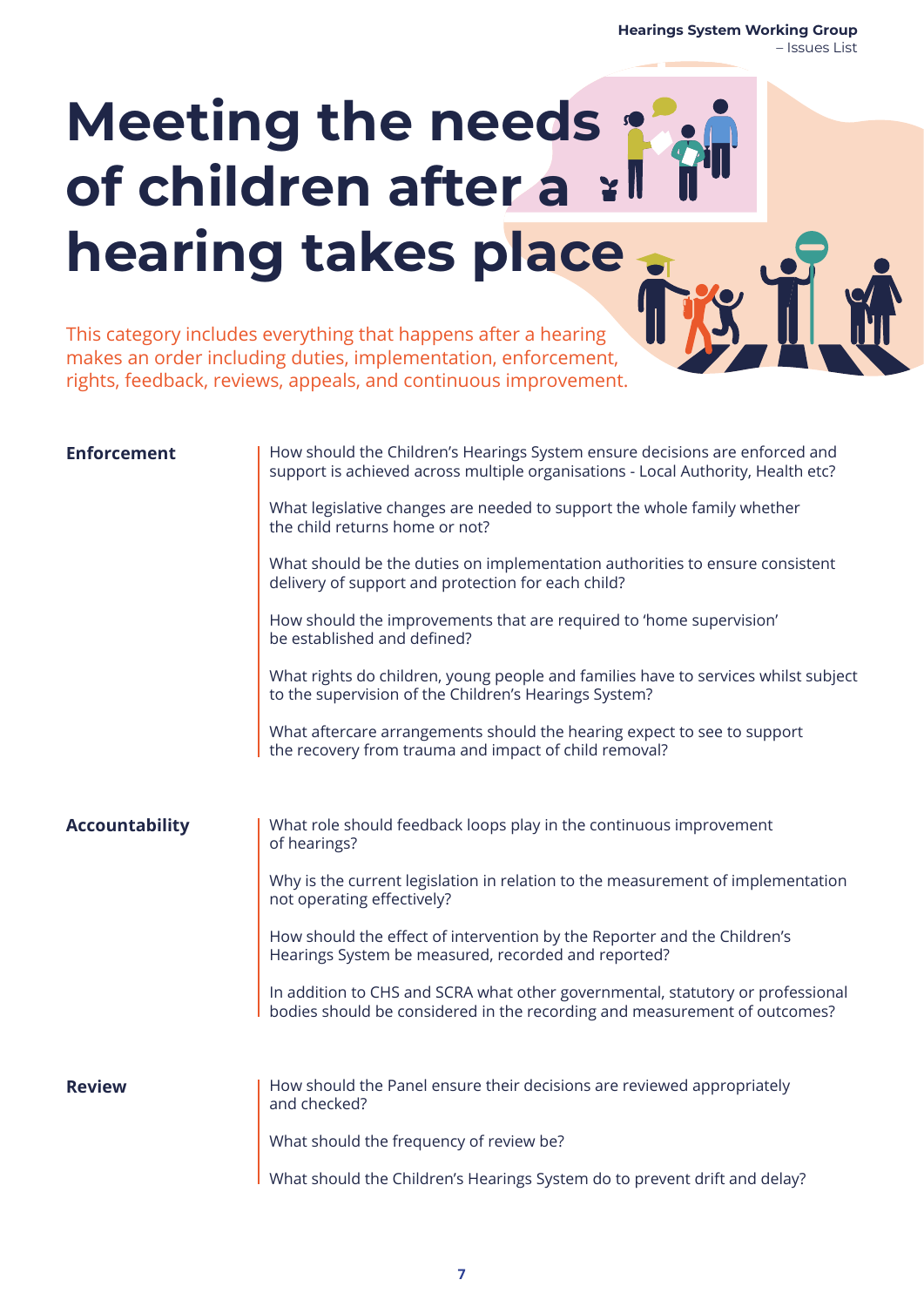### **Relationship between the Children's**   $\prime$ illiill $=$ **Hearings System and the Criminal Justice System**

This addresses the treatment of offenders in the adult criminal justice system of an age at which they might be referred to the Children's Hearings System after conviction and how best to address their needs.

#### **Referral by the Sheriff**

Should all young people who have been convicted at court be referred to the Children's Hearings System for advice and/or remit?

Should the seeking of the advice of the Children's Hearings System be mandatory?

What should be the expectations on the Children's Hearings System in relation to the victims of crimes committed by children and young people who are referred to the hearing following conviction?

In the event of a recommendation by the Children's Hearings System to refer a child or young person to it being followed by the Court, to what extent if at all should the Sheriff keep sight of the case and how?

What should be the role for a Restorative Justice process in relation to children and young people referred by the Sheriff?